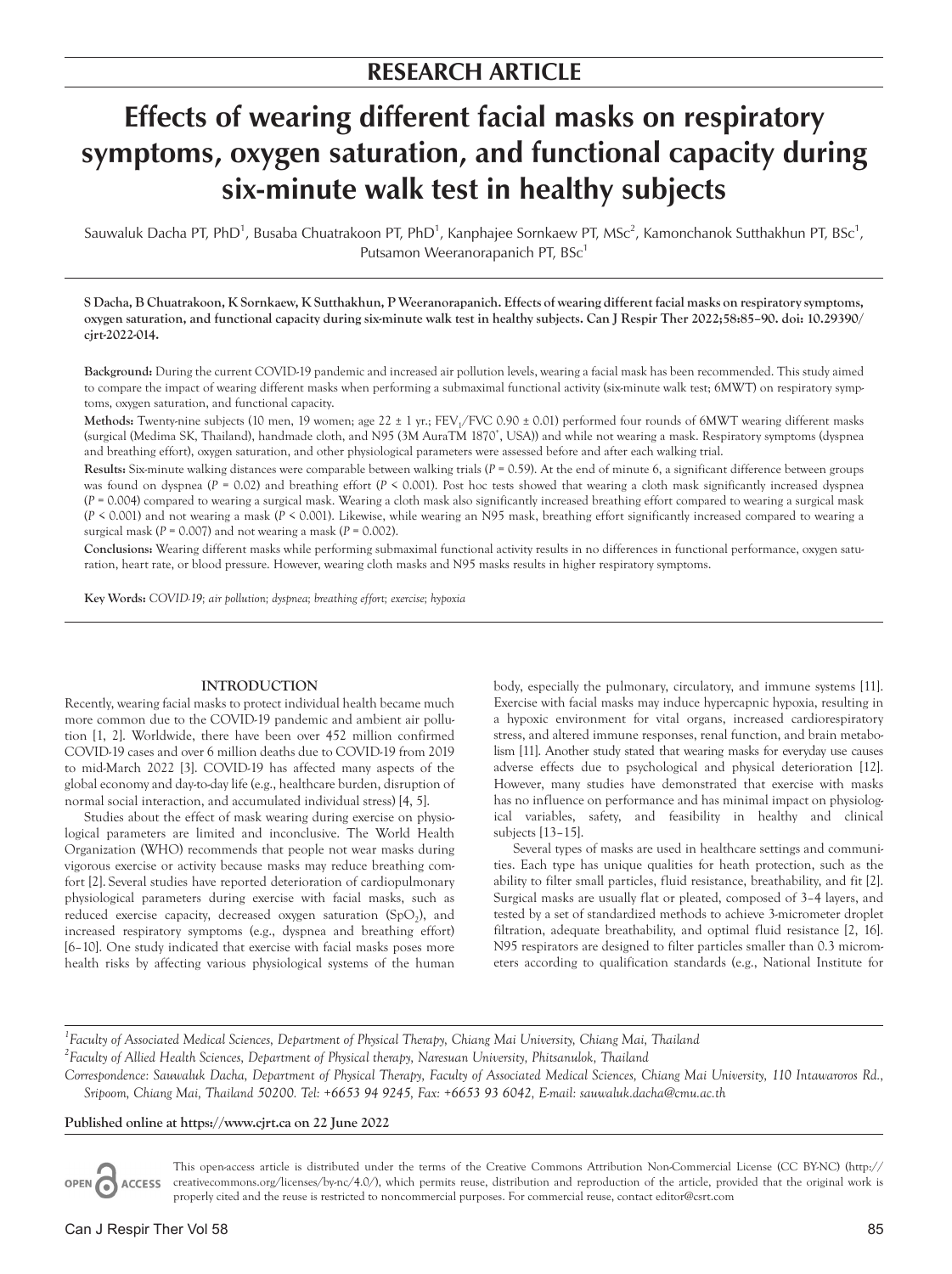Occupational Safety and Health (NIOSH) 42 CFR, European standard EN 149) [2, 16, 17]. The design also ensures that the maximal breathing resistance is not hindered and that the seal around the face can prevent leakage. N95 is considered a medical device and has been developed to protect the wearer from infectious airborne aerosol [2, 16]. Cloth masks are constructed using breathable fabric (cotton, cotton blends, polyesters, nylon, etc.). Filtration efficacy of a single layer fabric ranges from 5% to 80% for particles smaller than 0.3 micrometers and from 5% to 95% for particles larger than 0.3 micrometers. However, filtration efficacy increases when multiple layers of different fabrics are used [2, 18]. Current evidence shows that cloth masks have limited filtration efficacy on viral infection transmission [19].

While wearing facial masks in daily life has become more common, the physiological effect of wearing different mask types during physical activity is still unclear. Evaluating the physiological effect of wearing different mask types during physical activity would help individuals select appropriate masks considering all the risks and benefits. Most physical activities performed in daily living are at a submaximal level of exertion [20]. Therefore, the six-minute walk test (6MWT) was chosen as a standard test to evaluate functional exercise capacity at a submaximal level. This study aims to compare the impact of wearing different masks during a 6MWT on respiratory symptoms,  $SpO<sub>2</sub>$ , and functional capacity.

# **MATERIALS AND METHODS**

**Subjects**

Healthy adults (aged 18–25 years) were included in the study using a convenience sampling method. Written informed consent was obtained from all the subjects. Dyspnea intensity on a 10-point Borg CR scale was a primary outcome of the study. Sample size calculation was performed using G-Power version 3.1.9.4 [21]. Using the mean and standard deviation (SD) from the previous study [8], the calculated effect size was rather large. In this study, to establish a medium effect size, a minimum of 25 subjects was required. To account for the possibility that some subjects might not complete all the trials, a final number of 30 subjects was recruited.

The exclusion criteria included that the subject had been previously diagnosed with cardiopulmonary diseases or had conditions that prevented the participant from performing the pulmonary function and walking tests (e.g., neurological, musculoskeletal, or cognitive problems).

# **Design**

This study is a prospective crossover study designed to compare physiological parameters of healthy young individuals during 6MWT while wearing different types of facial masks. The Human Research Ethics Unit, Faculty of Associated Medical Sciences, Chiang Mai University, Thailand, approved the study (study code AMSEC-63EX-063, date of approval: 28 October 2020). After assessing inclusion criteria for each subject, the subjects were instructed to perform a pulmonary function test (spirometry). Then they were randomly assigned to perform four trials of the 6MWT wearing different types of facial masks in each trial. The trials were performed 24–48 h apart to ensure that the effect of the previous trial (e.g., leg fatigue) did not influence the result of the following one. The subjects were asked to avoid excessive exercise during the testing period. Physiological parameters such as blood pressure (BP; Omron Healthcare Co., Ltd, Kyoto, Japan), heart rate (HR), and SpO<sub>2</sub> (Smiths Medical PM, Inc., Wisconsin, USA) were assessed before and after the walking test. Dyspnea intensity, breathing effort, and leg fatigue scores were evaluated using a Borg CR-10 scale at rest and at the end of the walking test. Heart rate recovery was measured 1 min after finishing the test.

# **Pulmonary function test**

After daily calibration, spirometry (NDD Medical Technologies, Zurich, Switzerland) was performed according to the American Thoracic Society and European Respiratory Society (ATS/ERS) guidelines [22, 23] to assess subjects' pulmonary function. Each subject was asked to perform forced vital capacity (FVC) maneuvers; after checking

the acceptability criteria of the maneuver, FVC volume and forced expiratory volume at the first second  $(FEV_1)$  were acquired. Subjects were allowed to repeat the test no more than eight times until three maneuvers passed the repeatability criteria. The largest FVC and  $FEV<sub>1</sub>$ values were determined, and all values were recorded for interpretation.

# **Six-minute walk test**

A 6MWT is a self-paced walking test used to assess a submaximal level of functional exercise capacity. In this study, 6MWT was performed according to the American Thoracic Society Statement [20]. In short, the participants were asked to walk as far as possible at their own pace in a 30-m straight, flat, hard-surfaced corridor. Subjects were allowed to stop walking, if necessary, but the walking time was not paused. The walking distance was recorded at the end of 6 min.

# **Facial masks**

There were three types of masks used in this study: surgical, N95, and cloth masks. The make and model of each type of mask was chosen by convenience (already stocked for use in the institute). The surgical mask (Medima SK, MED-CON CO., LTD, Bangkok, Thailand) is a disposable three-ply mask made of polypropylene spunbond and meltblown nonwoven fabric with adjustable nose strip and flat or round elastic ear loop [24]. The N95 mask (3M Aura™ 1870<sup>+</sup>, 3M Health Care, St. Paul, MN, USA) is a flat-fold 3-panel design made from fluid-resistant material with a comfortable inner side, 3M proprietary filter media, adjustable nose clip, and soft nose foam [25]. The cloth mask was made from two layers of fabric pleated in the middle. It was chosen from a selection of handmade masks that are available in the community market. These masks are uniform with the regulatory requirements of each type of masks, as mentioned in the introduction. Particularly, the N95 mask is approved by NIOSH, the surgical mask complies with ISO 13485, 9001, and 14001, and the cloth mask is constructed using two layers of fabric [2, 17, 24, 25].

# **Statistical analyses**

All data were analyzed using SPSS software (SPSS V.17, IBM, Armonk, New York, USA). Data are presented as mean ± SD or median (upperlower quartile). Test of normality was performed using Shapiro–Wilk test. Comparisons between conditions were made using one-way-repeated ANOVA. If normality was not met, nonparametric tests (e.g., Friedman test) were performed. Post hoc tests were performed using Bonferroni test and Wilcoxon Signed Rank test. Statistical significance was considered at *P* < 0.05.

# **RESULTS**

Thirty subjects were included in the study, and one subject did not complete all the walking trials for personal reasons. Therefore, data from 29 subjects were analyzed. The baseline characteristic and pulmonary function of the subjects are reported in Table 1. All subjects presented with normal body mass index and pulmonary function.

# **Physiologic variables measured at rest**

At rest, all subjects presented with normal vital signs, normal oxygen saturation, and no respiratory or leg fatigue symptoms. The physiological variables measured while not wearing a mask at rest before starting the 6MWT test are presented in Table 2. There were no significant differences in any of the physiological variables measured at rest before starting each walking trial.

# **Physiologic variables in response to 6MWT**

The comparisons of 6-min walking distances showed no significant differences in walking distance among all masked and unmasked trials (*P* > 0.05, Table 3). In response to the submaximal exercise test at minute 6 of the 6MWT, subjects achieved higher HR, BP, dyspnea, breathing effort, and leg fatigue scores. There was a significant difference in dyspnea intensity and breathing effort (*P* = 0.02 and *P* < 0.001, respectively; Table 3) during the walking tests while wearing different mask types.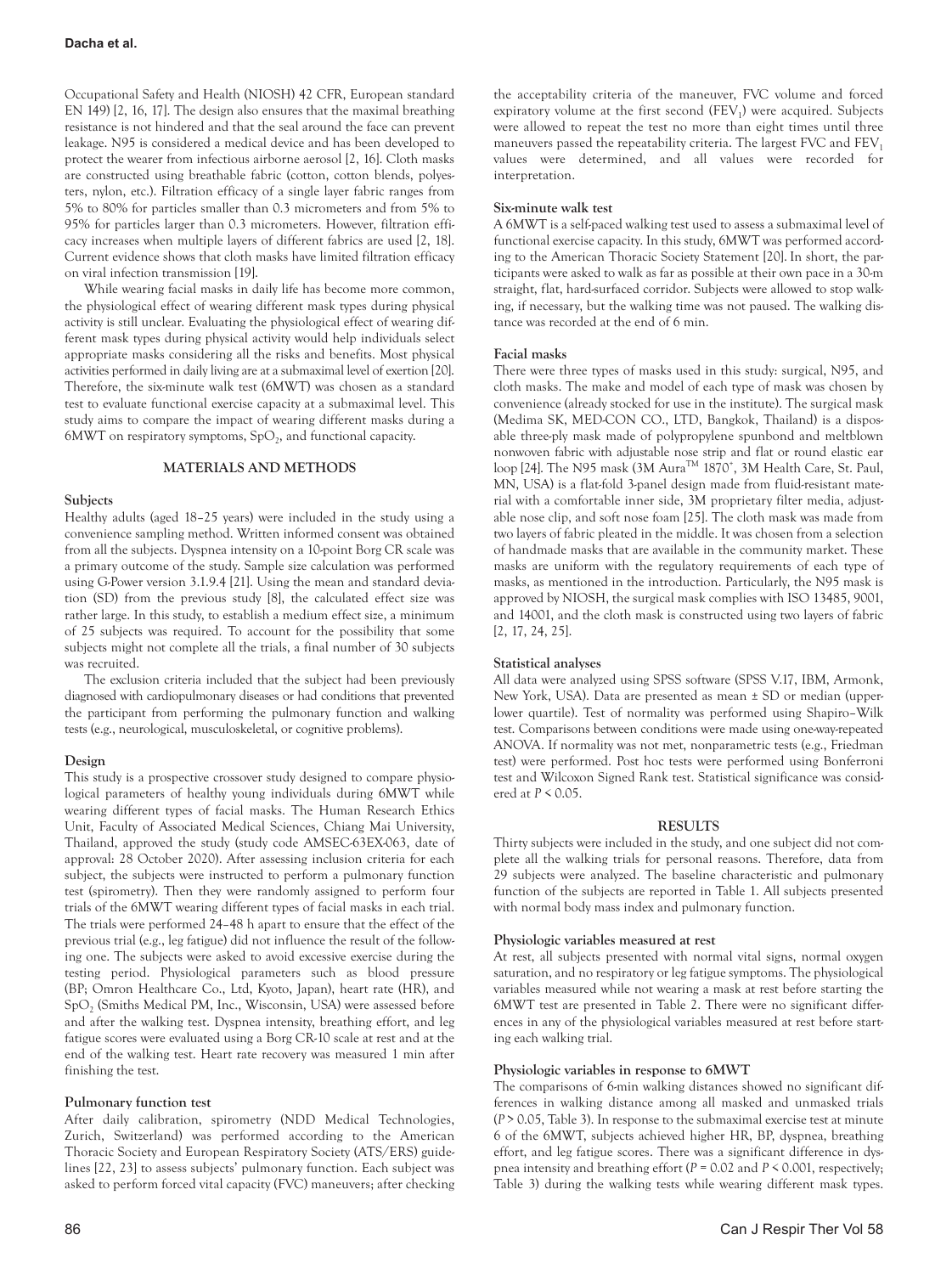# **TABLE 1**

# **Baseline characteristics at study enrollment**

|                                        | All subjects $(n = 29)$       |
|----------------------------------------|-------------------------------|
| <b>Overall characteristics</b>         |                               |
| Male: Female, n                        | 10:19                         |
| Age, years                             | $22.0 \pm 0.9$                |
| Height, cm                             | $165 \pm 9.0$                 |
| Weight, kg                             | $57.8 \pm 8.6$                |
| Body mass index, kg/m <sup>2</sup>     | $212 + 18$                    |
| <b>Pulmonary function (spirometry)</b> |                               |
| $FEV1$ , L (% predicted)               | $3.58 \pm 0.76$ (96 $\pm$ 10) |
| FVC, L (% predicted)                   | $3.14 \pm 0.57 (99 \pm 10)$   |
| FEV <sub>1</sub> /FVC, (% predicted)   | $0.90 \pm 0.01$ (102 ± 6)     |
| $FEF_{25-75\%}$ , L/sec (% predicted)  | $7.67 \pm 1.67$ (97 $\pm$ 18) |
| PEF, L/min (% predicted)               | $3.58 \pm 0.76$ (96 $\pm$ 10) |

Note: All values are mean  $\pm$  SD; FEV<sub>1</sub> = forced expiratory volume in one second; FVC = forced vital capacity;  $FEV<sub>1</sub>/FVC$  = forced expiratory volume ratio;  $FEF_{25-75\%}$  = forced expiration flow rate; PEF = peak expiratory flow.

#### **TABLE 2**

**Physiologic variables at rest before starting the six-minute walk tests in each condition (all were measured while not wearing a mask)**

| Resting              | No mask     | <b>Surgical</b><br>mask |                                             | N95 mask Cloth mask | P    |
|----------------------|-------------|-------------------------|---------------------------------------------|---------------------|------|
|                      |             |                         |                                             |                     |      |
| HR, bpm              | $87 \pm 10$ | $91 + 12$               | $85 + 12$                                   | $86 \pm 10$         | 0.10 |
| Systolic blood       | $112 + 11$  | $112 + 12$              | $111 + 12$                                  | $114 \pm 11$        | 0.63 |
| pressure, mmHq       |             |                         |                                             |                     |      |
| Diastolic blood      | $74 \pm 8$  | $73 + 7$                | $75 + 9$                                    | $76 + 8$            | 0.63 |
| pressure, mmHq       |             |                         |                                             |                     |      |
| SPO <sub>2</sub> , % |             |                         | 97 (96-98) 97 (96-98) 97 (97-98) 97 (97-98) |                     | 0.97 |
| Dyspnea, Borg        | $0(0-0)$    | $0(0-0)$                | $0(0-0)$                                    | $0(0-0)$            | 0.19 |
| units                |             |                         |                                             |                     |      |
| Effort of            | $0(0-0)$    | $0(0-0)$                | $0(0-0)$                                    | $0(0-0)$            | 0.72 |
| breathing, Borg      |             |                         |                                             |                     |      |
| units                |             |                         |                                             |                     |      |
| Leg fatigue, Borg    | $0(0-0)$    | $0(0-0)$                | $0(0-0)$                                    | $0(0-0)$            | 0.87 |
| units                |             |                         |                                             |                     |      |

Note: Values are means ± SD or median (upper-lower quartile); HR = heart rate; bpm, beats per minute;  $SPO<sub>2</sub> = oxygen saturation$ .

There were no significant differences in other physiological variables measured (*P* > 0.05, Table 3) among the different types of masks at minute 6. The physiological variables measured at minute-6 in each walking trial are presented in Table 3.

Post hoc analysis of the dyspnea score shows a significant difference in dyspnea intensity between walking while wearing no mask and walking while wearing a cloth mask ( $P = 0.004$ , Table 4 and Figure 1). There were significant differences in breathing effort between wearing no mask and wearing an N95 mask, between no mask and cloth mask, between surgical mask and N95 mask, and between surgical mask and cloth mask (*P* = 0.002, *P* < 0.001, *P* = 0.007, and *P* < 0.001, respectively; Table 4 and Figure 2).

#### **DISCUSSION**

#### **Main finding**

The main finding of this study was that wearing different masks during a 6MWT results in significantly different respiratory symptoms but had no impact on  $SpO<sub>2</sub>$ , functional capacity, or other physiological parameters. Wearing a cloth mask during a 6MWT results in significantly higher dyspnea compared to wearing a surgical mask. Likewise, wearing a cloth mask also results in significantly higher breathing effort than wearing a surgical mask or no mask. Wearing an N95 mask also significantly increases breathing effort compared to wearing a surgical mask or no mask.

# **Subjects' characteristic and physiological responses during 6MWT**

Initially, 30 subjects were recruited into the study. One subject could not complete all four walking trials for personal reasons. Therefore, 29 healthy adults with normal BMI and pulmonary function were included (Table 1). Subjects' physiological parameters were comparable before starting each walking trial (Table 2, *P* > 0.05). The subjects presented with normal resting HR, BP, and  $SpO<sub>2</sub>$ , and they had no dyspnea, increased breathing effort, or leg fatigue (Table 2). Regardless of the significant difference in physiological parameters measured between trials, at minute 6 the subjects exhibited expected physiological responses to submaximal exercise: rising HR, increasing systolic blood pressure, and no change in diastolic blood pressure [26, 27] (Tables 2 and 3). Oxygen saturation was normal at baseline and remained so to the end of the 6MWT (Tables 2 and 3) as anticipated [28, 29]. Respiratory and leg fatigue symptoms also rose at the end of the walking test from 0/10 at baseline to 2–4/10, 2–3/10, and 2–3/10 for dyspnea, breathing effort, and leg fatigue, respectively (Tables 2 and 3). On the 10-point Borg CR scale, these scores represent "moderate" to "somewhat strong" symptoms, which is anticipated during the test [30]. Only the dyspnea and breathing effort scores were found to be significantly different between the trials at the end of 6MWT (Table 3). The reduction of heart rate reserve (HRR) at 1 min by 24–32 beats (Table 3) could indicate the normal cardiovascular fitness of the subjects [31]. Six-minute walking distances (6MWD) were 589  $\pm$  56 to 599  $\pm$  66 m, which reflect the subjects' normal functional capacity according to reference values in healthy young adults and middle-aged to older adults [32–35]. Estimated maximal oxygen consumption ( $VO<sub>2</sub>$ max) calculated from the predicted equation also indicated the average aerobic fitness of the participants (Table 3) [26, 36].

#### **Impact of mask wearing on functional capacity**

Our study demonstrated that wearing different types of masks performing the 6MWT has no impact on functional exercise capacity. The subjects achieved the expected walking distances, which were comparable between all trials (Table 3, *P* = 0.59). This result is in line with the previous studies that found no changes in functional capacity (walking distance) while wearing different types of masks during a 6MWT in healthy subjects [8, 37]. A recent systemic review and meta-analysis assessed the impact of wearing a mask during exercise from 22 studies with a total of 1573 subjects. The review found that wearing a surgical or N95 mask did not impact exercise performance in healthy and clinical subjects [14]. Another study also found that wearing cloth or disposable surgical masks had no discernable detrimental effect on exercise performance during vigorous exercise in healthy subjects [38]. Several studies found that exercise capacity was reduced due to wearing a facial mask; however, the level of exercise in those studies was higher (maximal exercise) compared to our study [6, 7, 10].It can thus be inferred that wearing any of these three types of masks does not alter a healthy person's capacity to perform most of the activities in daily living.

#### **Impact of mask-wearing on respiratory symptoms**

Regardless of the lack of change in functional capacity, wearing different masks during a 6MWT resulted in significantly different dyspnea values (Table 3; *P* = 0.02). The post hoc analysis indicated that wearing a cloth mask during a 6MWT results in a significant increase in dyspnea when compared to wearing a surgical mask (Figure 1; *P* = 0.004). A similar finding was demonstrated in the recent systemic review and meta-analysis, which found that wearing facemasks during exercise can result in increased perceived exertion and dyspnea [14].A recent study also found a significant difference in perception of dyspnea without any changes in 6MWD while walking with and without a facial mask among 20 healthy subjects. However, the masks worn in that study were not controlled by the researcher. Instead, the subjects brought their own masks, including 10 droplet masks and 10 cloth masks [37]. Therefore, it cannot be concluded whether the increase in dyspnea perception was a result of wearing a droplet mask or a cloth mask. Meanwhile, in our study, we did not find any significant differences in dyspnea while wearing a cloth mask or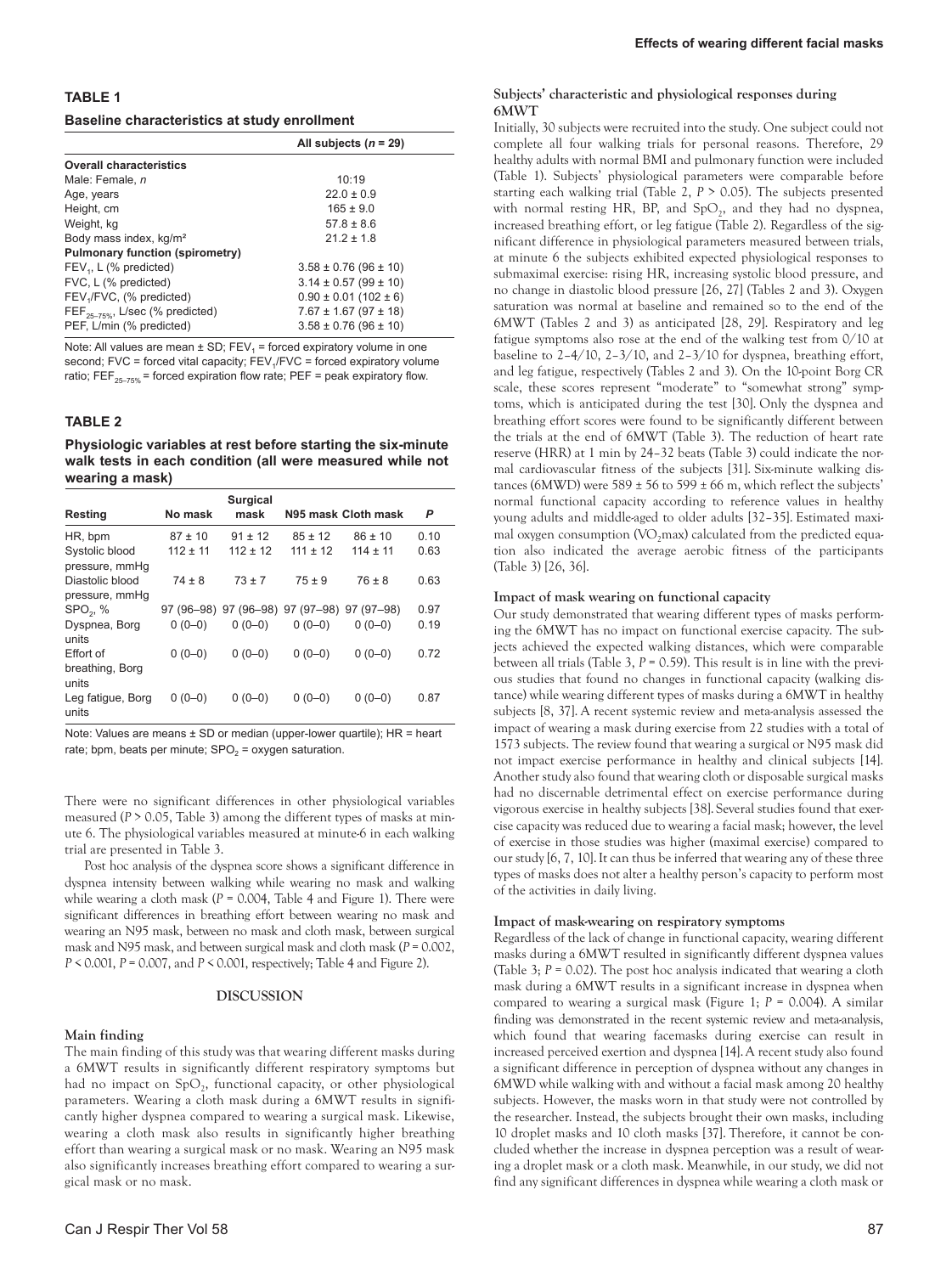# **TABLE 3**

| End                                      | No mask        | <b>Surgical mask</b> | N95 mask       | <b>Cloth mask</b> | P          |
|------------------------------------------|----------------|----------------------|----------------|-------------------|------------|
| HR, bpm                                  | $137 \pm 20$   | $133 \pm 20$         | $134 \pm 16$   | $133 \pm 21$      | 0.84       |
| Systolic, mmHg                           | $125 \pm 14$   | $124 \pm 14$         | $125 \pm 14$   | $125 \pm 14$      | 0.96       |
| Diastolic, mmHq                          | $77 + 7$       | $77 \pm 8$           | $77 \pm 8$     | $77 \pm 9$        | 0.99       |
| SPO <sub>2</sub> , %                     | 97 (96-97)     | 96 (95-97)           | 96 (95-97)     | 97 (96-97)        | 0.051      |
| Dyspnea, Borg unit                       | $2(0.5-4)$     | $2(2-4)$             | $2(1-4.5)$     | $3(2-5)$          | $0.02*$    |
| Effort of breathing, Borg unit           | $2(0.5-4)$     | $2(1.5-4)$           | $3(2-5.5)$     | $4(2.5-6)$        | $< 0.001*$ |
| Leg fatigue, Borg unit                   | $2(1-5.5)$     | $3(1.5-5)$           | $3(1.5-4)$     | $2(1-5)$          | 0.47       |
| HRR at 1 min, bpm                        | $105 \pm 17$   | $109 \pm 13$         | $108 \pm 17$   | $105 \pm 13$      | 0.22       |
| 6MWD, meters                             | $599 \pm 66$   | $593 \pm 55$         | $593 \pm 56$   | $589 \pm 56$      | 0.59       |
| Estimated VO <sub>2</sub> max, ml/kg/min | $42.7 \pm 4.2$ | $41.7 \pm 4.1$       | $42.9 \pm 4.5$ | $42.6 \pm 4.2$    | 0.11       |

Note: Values are means  $\pm$  SD or median (upper-lower quartile). HR = heart rate; bpm = beats per minute; HRR = heart rate reserve; SPO<sub>2</sub> = oxygen saturation;  $VO<sub>2</sub>$  max = maximal oxygen consumption;  $6MWD = 6$  minutes walking distance.

\**P* < 0.05 statistically significant differences between four groups by one-way repeated ANOVA or Friedman test.

# **TABLE 4**

#### **Post hoc analysis for multiple comparisons of the dyspnea and breathing effort score at the end of 6MWT**

|                  | P                                         |            |            |            |            |       |
|------------------|-------------------------------------------|------------|------------|------------|------------|-------|
|                  | No mask No mask No mask Surgical Surgical |            |            |            |            | N95   |
|                  | VS                                        | ٧S         | vs         | VS         | VS         | VS    |
|                  | surgical                                  | <b>N95</b> | cloth      | <b>N95</b> | cloth      | cloth |
| Dyspnea score    | 0.69                                      | 0.22       | 0.009      | 0.30       | $0.004*$   | 0.08  |
| Breathing effort | 0.068                                     | 0.002      | $< 0.001*$ | $0.007*$   | $< 0.001*$ | 0.044 |

\*Bonferroni-adjusted significance level *P* < 0.008 indicated a significant difference between conditions (type of mask) based on Friedman test with Wilcoxon Signed Rank post hoc tests.

a surgical mask when compared to no mask during a 6MWT (Figure 2;  $P > 0.05$ ).

In contrast, Person et al. [8] found clinically and significantly increased dyspnea when performing a 6MWT while wearing a surgical mask as compared to performing a 6MWT with no mask among healthy subjects. However, the subjects in Person et al. [8] could achieve longer distances within 6 min compared to the subjects in our study, with 6MWD of  $708 \pm 62$  m and  $593 \pm 55$  m in Person et al. [8] and this study, respectively; They also reached higher dyspnea scores on the Borg-10 CR scale compared to our subjects' scores: 5.6 ± 1.8 and 2 [2–4], respectively. This indicates that the subjects in Person et al. [8] performed a higher intensity of exercise while wearing a surgical mask, resulting in a significant increase in dyspnea perception compared to wearing no mask.

Higher breathing effort was reported during the 6MWT while wearing a cloth mask compared to a surgical mask and no mask (Figure 2; P < 0.001 and *P* < 0.001, respectively). Likewise, wearing an N95 mask also results in higher breathing effort than wearing surgical masks and no mask (Figure 2; *P* = 0.007 and *P* < 0.002, respectively). These results suggest that wearing a cloth mask or an N95 mask increases breathing effort compared to wearing no mask and a surgical mask. Of note, our results demonstrate the difference in breathing effort without a significant difference in dyspnea. As it was predefined and rated separately, the sensation of dyspnea is not identical to breathing effort [39–41]. Increased breathing effort is not necessarily perceived as uncomfortable but rather as a sense of raised respiratory work or an awareness of the intensity of the outgoing motor command [39, 40].Therefore, the sensation of breathing effort could be a proximate source of perceived dyspnea during exercise [40].

An increased pressure differential of mask material might be a cause of increased respiratory effort. The pressure differential is an indicator of comfort and breathability of the material. Several studies evaluated the pressure differential of various face mask materials using airflow rates that replicate human breathing during rest and exertion [18, 42, 43].The results showed that the pressure differentials across materials with and without gap (e.g., 1- or 2-layer cotton fabric, surgical, or N95 mask materials) were

# **FIGURE 1**

**Effects of wearing no mask, surgical mask, N95 mask, and cloth mask on dyspnea (Borg-10 CR scale) at minute 6 (end) of the six-minute walk test. Bonferroni-adjusted significance level** *P* **< 0.008 indicated a significant difference between conditions (type of mask) based on Friedman Test with Wilcoxon Signed Rank post hoc tests. Values represented as median (upper-lower quartile).**



similar, ranging from 2.2 to 3.0 Pa and 8.7 to 13.9 Pa with low (35 L/min) and high (90 L/min) flow rate, respectively [18].These results indicate good breathability across sampling materials [18]. In contrast, another study found a higher pressure differential ranging from 5.4 Pa to 651 Pa from many different materials while performing the test with an airflow of 85 L/ min. Some results include 73 Pa for an N95 mask, 433 Pa for 5-layer bedsheets, or 153 Pa for coffee filters [43].A different study found a comparable pressure differential across different types of 1-layer cotton, surgical masks, and N95 masks; however, when combining several fabric types or increasing layers, the pressure differential was higher [42]. Based on the literature, we assume that the materials used for N95 and cloth masks in our study were perhaps less breathable than the material for surgical masks, leading to a higher pressure differential and resulting in higher breathing effort.

# **Impact of mask-wearing on oxygen saturation**

It can be speculated that wearing a mask can lead to inadequate oxygen supply for the increased metabolic demand during physical activity, which can result in reduced exercise capacity [44]. However, the results of our study suggest that wearing different masks during a 6MWT had no impact on oxygen saturation in healthy adults. Several studies showed evidence supported this finding [8, 13, 14, 37]. A meta-analysis revealed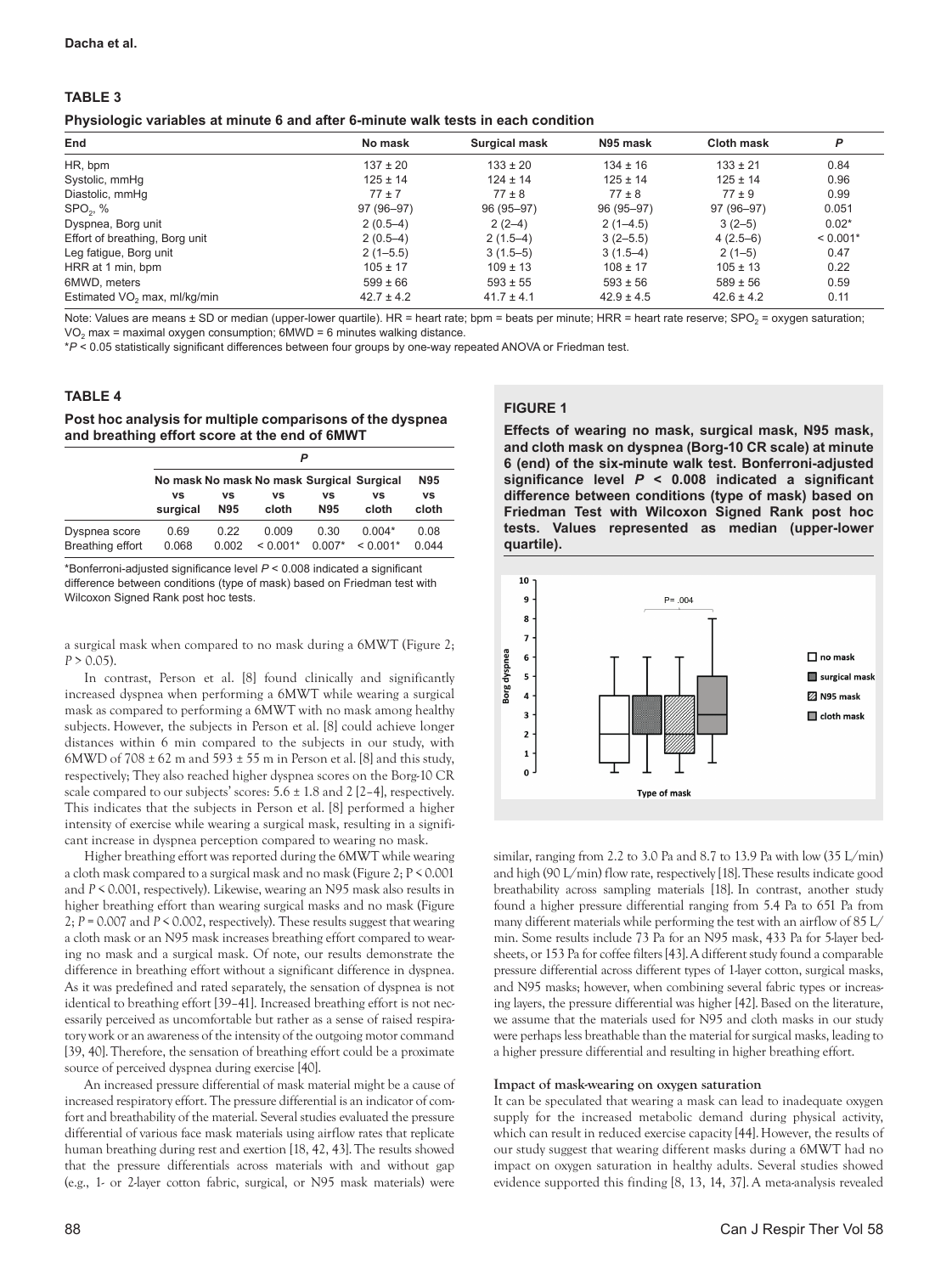# **FIGURE 2**

**Effects of wearing no mask, surgical mask, N95 mask, and cloth mask on breathing effort (Borg-10 CR scale) at minute 6 (end) of the six-minute walk test. Bonferroniadjusted significance level** *P* **< 0.008 indicated a significant difference between conditions (type of mask) based on Friedman Test with Wilcoxon Signed Rank post hoc tests. Values represented as median (upper-lower quartile).**



that there is no difference in arterial oxygen saturation during exercise regardless of the mask used, especially in healthy individuals; a small significant reduction of oxygen saturation was observed during maximal exercise but not during submaximal exercise [14]. Another study found that wearing common mask types (cloth, surgical, or FFPS) during shortterm high-workload activity (work-typical levels 50/75/100W for 3 min) results in a measurable but clinically irrelevant change in blood gases and vital parameters, including oxygen saturation [13].

Hypercapnic hypoxia was suspected to occur during exercise with masks for several reasons. First, wearing a mask increases dead space volume, allowing carbon dioxide  $(CO<sub>2</sub>)$  retention and increasing  $CO<sub>2</sub>$  rebreathing [45–47]. Second, higher metabolic demand during exercise requires substantial oxygen supply, resulting in inadequate oxygen and  $CO<sub>2</sub>$  exchange [11, 48]. It seems that, in our study, neither the exercise intensity nor the  $CO<sub>2</sub>$  rebreathing was at a level high enough to induce hypercapnic hypoxia in our population. Considering the lack of significant difference in oxygen saturation when wearing any type of mask, we can assume that the dead space volume created from each mask type used in this study did not lead to a significant amount of  $CO<sub>2</sub>$  retention. In addition, during exhalation,  $CO<sub>2</sub>$  leakage from the gap between the mask and the face of some masks might result in less CO<sub>2</sub> retention. However, as seen in other studies, wearing a mask when performing higher intensity exercise could lead to a hypercapnic hypoxia environment, resulting in a reduction in oxygen saturation.

# **Strengths, limitations, and recommendations**

This study compared the physiological parameters and perceived respiratory symptoms during submaximal exercise rather than during maximal exercise, which better reflects the activities commonly performed in daily life. The repeated measured design of the study helped reduce the variability between subject groups. However, the subjects included in this study were healthy adults, so the results cannot be generalized to a different population. Nevertheless, for safety purposes, performing the test first in a healthy population was appropriate. Although three types of masks (surgical, N95, and cloth) were used in this study, it cannot be assumed that different makes and models of the same types of masks would yield the same results. Further study on more specific makes and

models within a particular category of masks needs to be performed to draw conclusions about the impact of each type of mask. We would recommend including the measurement of the physiological parameters and respiratory symptoms while wearing a mask at rest. Also, it might be useful to gather data on mask user satisfaction, such as the comfort or confidence when wearing each mask.

#### **Study's implications**

The findings of this study can help an individual to decide what type of mask one should wear during daily activity. Indeed, difference in protective quality is the main reason for selecting a mask. However, many types of masks give the same protection but impact the wearer differently. For example, surgical, N95, and cloth masks can all prevent spread of droplets, but one might perceive higher respiratory symptoms during submaximal intensity activities when using an N95 or cloth mask. In this case, a surgical mask might be more suitable.

# **CONCLUSION**

Wearing different masks while performing submaximal functional activities results in no difference in oxygen saturation and functional exercise performance. However, wearing cloth masks and N95 masks results in increased dyspnea and breathing effort.

#### **DISCLOSURES**

#### **Acknowledgments**

This research project was supported by the Department of Physical Therapy, Faculty of Associated Medical Sciences, Chiang Mai University, Chiang Mai, Thailand, for the equipment and materials used in this study.

#### **Contributors**

SD, KSu, and PW performed literature search. SD, BC, KSu, PW, and KSo contributed to the conception and design of the study. SD, KSu, and PW contributed to the data collection and organized the database. SD and KSo performed the statistical analysis. SD wrote the first draft of the manuscript. All authors contributed to the manuscript revision and read and approved the submitted version.

#### **Funding**

This study did not receive any specific grant from funding agencies in the public, commercial, or not-for-profit sectors.

#### **Competing interests**

All authors have completed the ICMJE uniform disclosure form and declare: no financial relationships with any organizations that might have an interest in the submitted work in the previous 3 years; no other relationships or activities that could appear to have influenced the submitted work.

# **Ethical approval**

Informed consent was obtained from all participants. The Institutional Review Board of the Faculty of Associated Medical Sciences, Chiang Mai University, Thailand, approved the study.

#### **REFERENCES**

- 1. Carlsten C, Salvi S, Wong GWK, Chung KF. Personal strategies to minimise effects of air pollution on respiratory health: advice for providers, patients and the public. Eur Respir J 2020;55(6):1902056. doi: 10.1183/13993003.02056-2019.
- 2. World Health Organization [Internet]. Mask use in the context of COVID-19: interim guidance, 1 December 2020. c2020–2022 Available from: <https://apps.who.int/iris/handle/10665/337199>(Accessed March 14, 2022).
- 3. World Health Organization [Internet]. Geneva: WHO COVID-19 Dashboard; c2022. Available from: <https://covid19.who.int/> (Accessed March 14, 2022).
- 4. Haleem A, Javaid M, Vaishya R. Effects of COVID-19 pandemic in daily life. Curr Med Res Pract 2020;10(2):78–9. doi: 10.1016/j.cmrp.2020.03.011.
- 5. Saladino V, Algeri D, Auriemma V. The psychological and social impact of COVID-19: new perspectives of well-being. Front Psychol 2020;11:577684. doi: 10.3389/fpsyg.2020.577684.